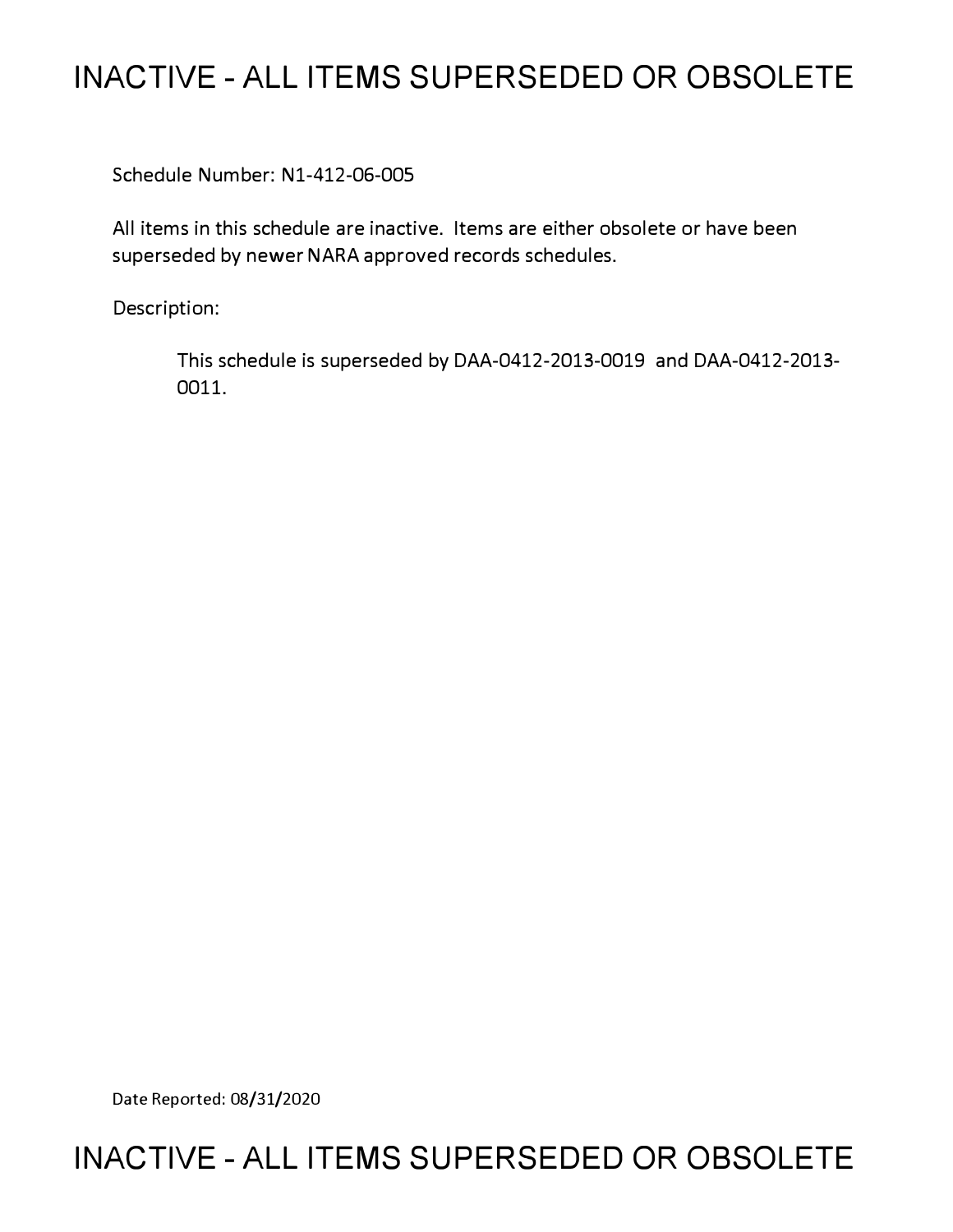| <b>REQUEST FOR RECORDS DISPOSITION AUTHORITY</b>                                                                                                                                                                                                                                                                                                                                                                                                                                                                                                       |                                                                      |              |                    | <b>JOB NUMBER</b><br>$71 - 412 - 06 - 5$                                                                                                                                                                                       |                                       |                                            |  |
|--------------------------------------------------------------------------------------------------------------------------------------------------------------------------------------------------------------------------------------------------------------------------------------------------------------------------------------------------------------------------------------------------------------------------------------------------------------------------------------------------------------------------------------------------------|----------------------------------------------------------------------|--------------|--------------------|--------------------------------------------------------------------------------------------------------------------------------------------------------------------------------------------------------------------------------|---------------------------------------|--------------------------------------------|--|
| To: NATIONAL ARCHIVES and RECORDS ADMINISTRATION (NIR)<br>WASHINGTON, DC 20408                                                                                                                                                                                                                                                                                                                                                                                                                                                                         |                                                                      |              |                    | <b>DATE RECEIVED</b><br>$1 - 17 - 2006$                                                                                                                                                                                        |                                       |                                            |  |
| 1. FROM (Agency or establishment)                                                                                                                                                                                                                                                                                                                                                                                                                                                                                                                      |                                                                      |              |                    | <b>NOTIFICATION TO AGENCY</b>                                                                                                                                                                                                  |                                       |                                            |  |
| U.S. Environmental Protection Agency                                                                                                                                                                                                                                                                                                                                                                                                                                                                                                                   |                                                                      |              |                    | In accordance with the provisions of 44 U.S.C.<br>3303a, the<br>disposition request, including<br>amendments, is approved except for items that may<br>marked "disposition not approved" or<br>be<br>"withdrawn" in column 10. |                                       |                                            |  |
| 2. MAJOR SUBDIVISION                                                                                                                                                                                                                                                                                                                                                                                                                                                                                                                                   |                                                                      |              |                    |                                                                                                                                                                                                                                |                                       |                                            |  |
| 3. MINOR SUBDIVISION                                                                                                                                                                                                                                                                                                                                                                                                                                                                                                                                   |                                                                      |              |                    |                                                                                                                                                                                                                                |                                       |                                            |  |
| <b>5. TELEPHONE</b><br>4. NAME OF PERSON WITH WHOM TO CONFER                                                                                                                                                                                                                                                                                                                                                                                                                                                                                           |                                                                      |              | DATE<br>$b$ (>3/06 |                                                                                                                                                                                                                                | <b>ARCHIVIST OF THE UNITED STATES</b> |                                            |  |
|                                                                                                                                                                                                                                                                                                                                                                                                                                                                                                                                                        | <b>Constance Downs</b>                                               | 202-566-1640 |                    |                                                                                                                                                                                                                                | Mr Bent-                              |                                            |  |
| I hereby certify that I am authorized to act for this agency in matters pertaining to the disposition of its records and that the records<br>proposed for disposal on the attached 3 page(s)are not now needed for the business of this agency or will not be needed after the<br>retention periods specified; and that written concurrence from the General Accounting Office, under the provisions of Title 8 of the<br>GAO manual for Guidance of Federal Agencies,<br>$ \mathsf{x} $<br>is attached; or<br>has been requested.<br>is not required; |                                                                      |              |                    |                                                                                                                                                                                                                                |                                       |                                            |  |
| <b>DATE</b><br><b>TITLE</b><br>SIGNATURE OF AGENCLASS RESENTATIVE                                                                                                                                                                                                                                                                                                                                                                                                                                                                                      |                                                                      |              |                    |                                                                                                                                                                                                                                |                                       |                                            |  |
| 12/29/05/<br>$\mathcal{N}$ Turtz                                                                                                                                                                                                                                                                                                                                                                                                                                                                                                                       |                                                                      |              |                    | <b>Acting Records Officer</b>                                                                                                                                                                                                  |                                       |                                            |  |
| 7. Item<br>No.                                                                                                                                                                                                                                                                                                                                                                                                                                                                                                                                         | 8. DESCRIPTION OF ITEM AND PROPOSED DISPOSITION                      |              |                    | 9. GRS OR SUPERSEDED<br><b>JOB CITATION</b>                                                                                                                                                                                    |                                       | <b>10. ACTION TAKEN</b><br>(NARA USE ONLY) |  |
|                                                                                                                                                                                                                                                                                                                                                                                                                                                                                                                                                        | EPA 111 Calendars, Schedules, and Logs of Daily<br><b>Activities</b> |              |                    |                                                                                                                                                                                                                                |                                       |                                            |  |
|                                                                                                                                                                                                                                                                                                                                                                                                                                                                                                                                                        |                                                                      |              |                    |                                                                                                                                                                                                                                |                                       |                                            |  |
| ee Ceucy, MR, NWMB NWMW<br>115-109<br>STANDARD FORM SF 115 (REV. 3-91)                                                                                                                                                                                                                                                                                                                                                                                                                                                                                 |                                                                      |              |                    |                                                                                                                                                                                                                                |                                       |                                            |  |

 $\mu$ 

NWML

 $\overline{\chi}^{\pm}_{11}$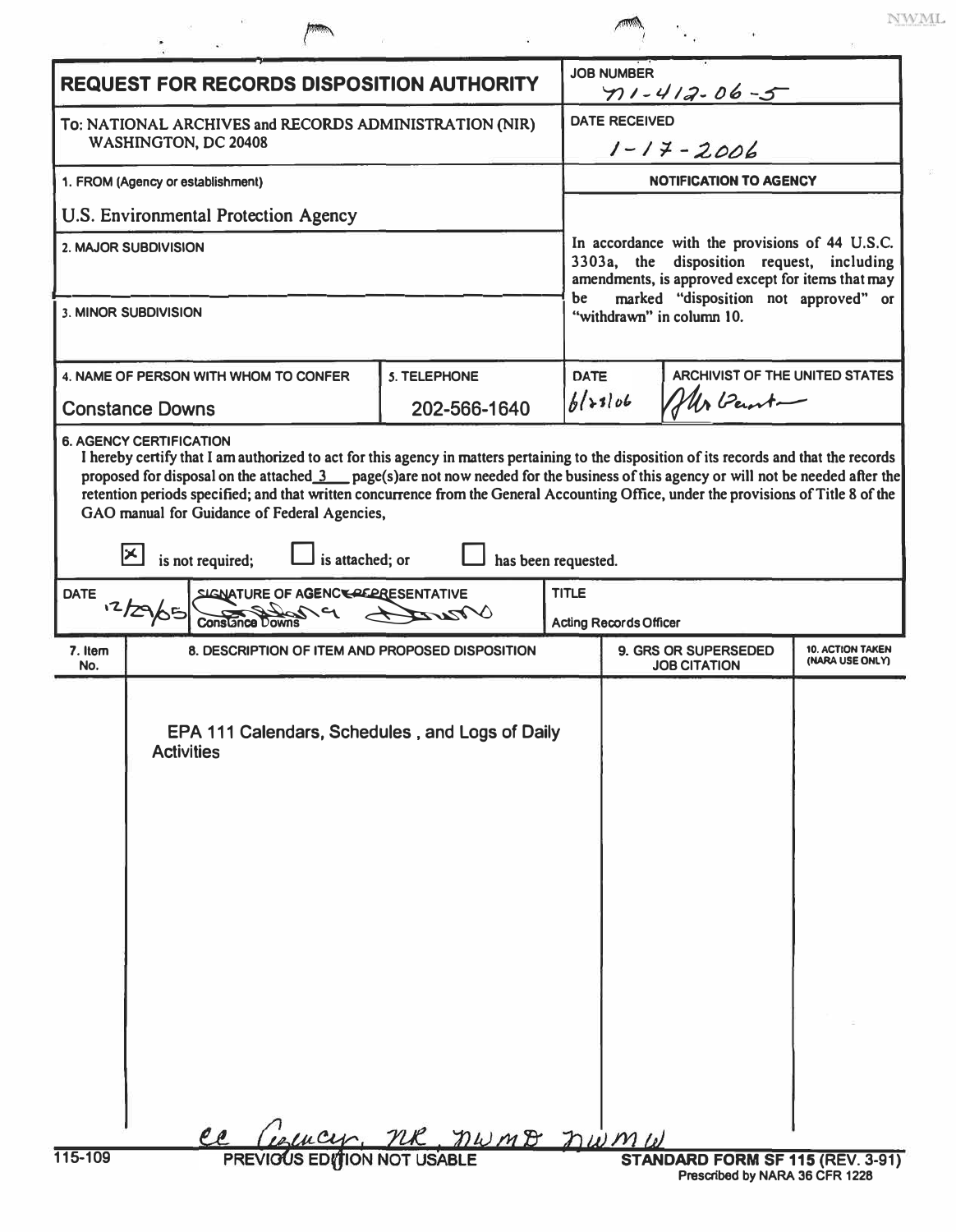# **EPA Records Schedule 111**

**Status: Final, 02/01/2007** 

**Title: Calendars, Schedules, and Logs of Daily Activities** 

**Program: All Programs** 

**Applicability: Agency-wide** 

**Function: 401 - Administrative Management** 

#### **NARA Disposal Authority:**

**This schedule authorizes the disposition of the record copy in any media (media neutral). Records designated for pennanent retention must be transferred to the National Archives in accordance with NARA standards at the time of transfer.** 

**• Nl-412-06-5** 

#### **Description:**

**Consists of calendars, appointment books, schedules, logs, diaries and other records documenting meetings, appointments, telephone calls, trips, visits and other activities of federal employees while serving in an official capacity.** 

#### **Disposition Instructions:**

**Item a: Senior officials and assistants to those officials** 

Includes substantive information relating to official activities when not incorporated into memoranda, **reports, correspondence or other records included in the official files.** 

- **Permanent**
- **Close at end of calendar year.**
- **Transfer to the National Archives 5 years after file closure. If electronic, transfer data and documentation to the National Archives in a fonnat as specified in 36 CFR 1228.270 or standards applicable at the time.**

#### **Item b: Other federal employees**

**Includes substantive infonnation relating to official activities when not been incorporated into official files.** 

- **Disposable**
- **Close at end of calendar year.**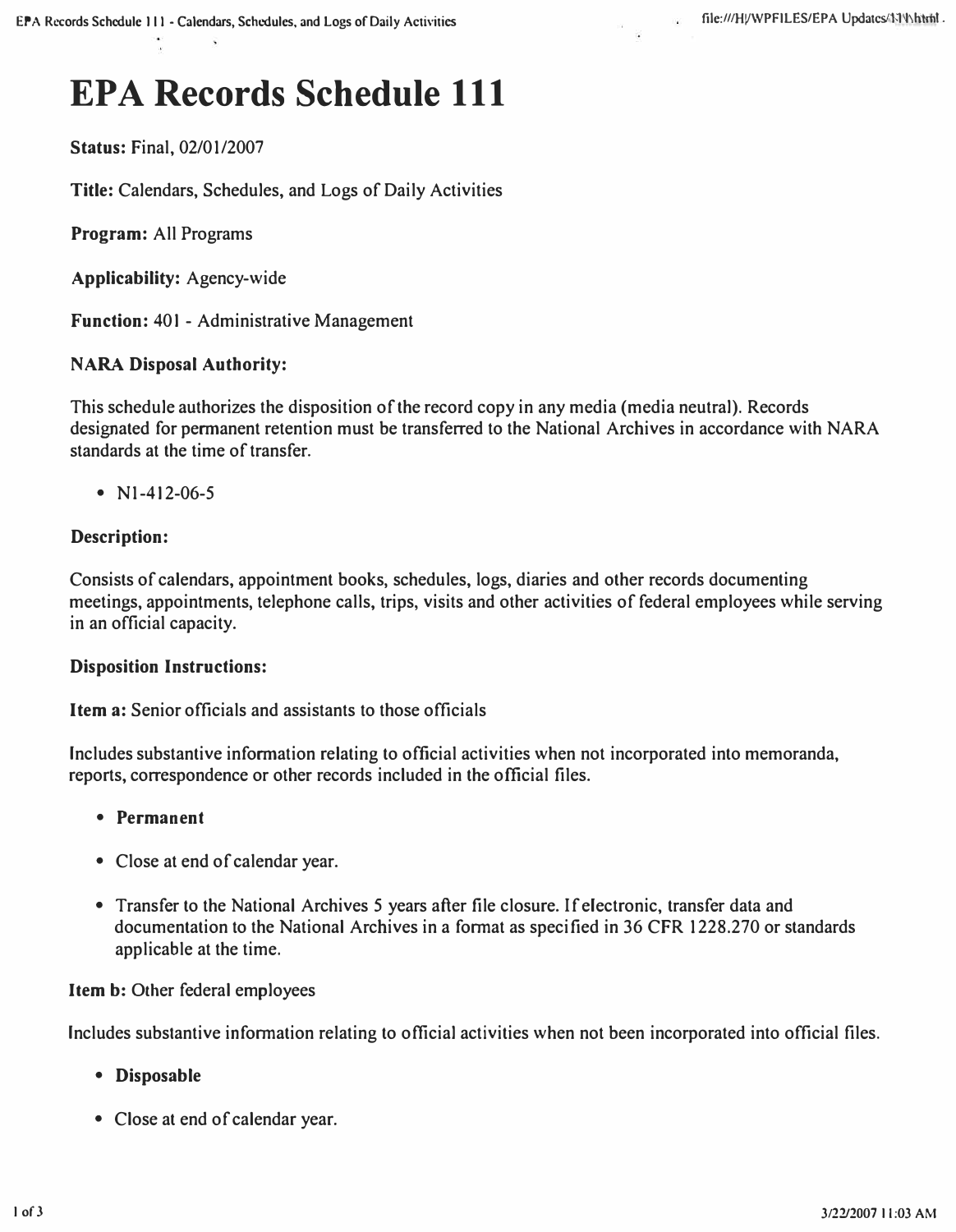**• Destroy 2 years after file closure.** 

#### **Item c: Routine materials**

**Includes no substantive infonnation regarding the daily activities of any Agency officials; or records of any federal employees containing substantive infonnation, when not incorporated into official files.** 

- **Disposable**
- **Close at end of calendar year.**
- **Destroy when no longer needed.**

#### **Guidance:**

**Senior officials at headquarters include:** 

- **Administrators and Deputy Administrators, Assistant and Associate Administrators, Chiefs of Staff and Deputy Chiefs of Staff, Environmental Appeals and Administrative Law Judges, General Counsels and Associate General Counsels, Inspectors General and Assistant Inspectors General, Chief Financial Officers and Deputy Chief Financial Officers, Comptrollers and Deputy Comptrollers, and equivalent, including other officials when acting in those capacities.**
- **Office Directors and Deputy Office Directors, and equivalent, including other officials when acting in those capacities.**
- Special Assistants (e.g., Staff Assistants) to the previously named officials.

**Senior officials in the regions include:** 

- **Regional Administrators, Deputy and Assistant Regional Administrators, Regional Counsels and Deputy Regional Counsels, and equivalent, including other officials when acting in those capacities.**
- **Office Directors and Deputy Office Directors, Division Directors and Deputy Division Directors, and equivalent, including other officials when acting in those capacities.**
- Special Assistants (e.g., Staff Assistants) to the previously named officials.

**Senior officials in the laboratories include:** 

- **Laboratory Directors, Associate Laboratory Directors, and equivalent, including other officials when acting in those capacities.**
- **Division and Deputy Division Directors, and equivalent, including other officials when acting in those capacities.**
- **Special Assistants (e.g., Staff Assistants) to the previously named officials.**

**If the record copy of the calendar is maintained in paper fonnat, the Lotus Notes "calendar list" fonnat is recommended for printing. If the calendar of a senior official is maintained electronically, a copy may be transferred to the National Archives earlier, e.g., at the end of each calendar year. If an electronic copy is sent to NARA before the end of the approved retention period, the submitting office is still responsible for maintaining a record copy for the entire approved retention period.** 

**Portions of calendars that do not pertain to official Agency business may be personal papers. Personal items may be redacted prior to submittal. For instructions on detennining whether a specific item is a**